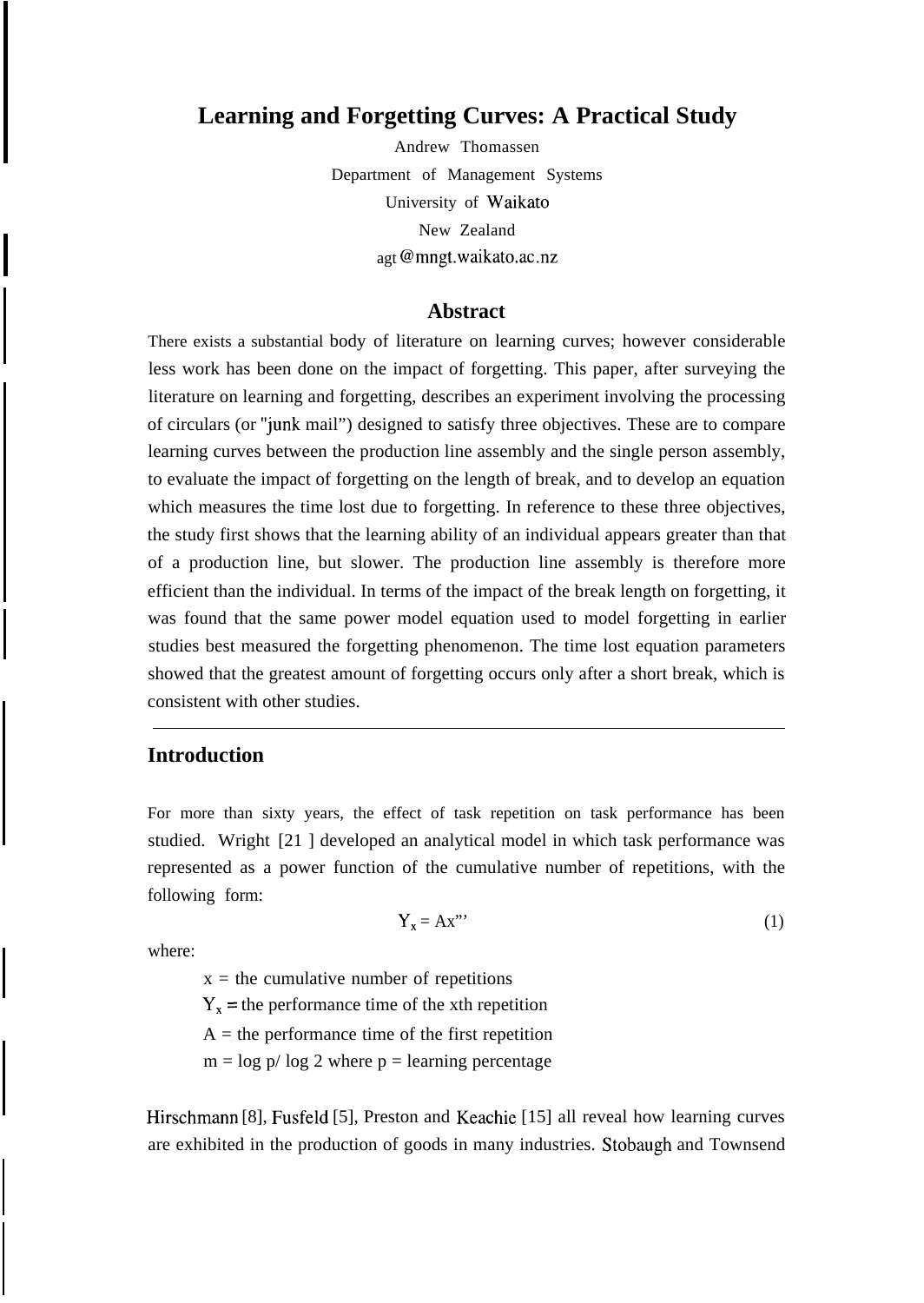[19], and Lieberman [14] also reveal how learning curves occur in the cost of goods produced. This is attributed to the gaining of experience and is explained below.

# **Sources of Experience**

Given that there is evidence to support the existence of learning curves as good descriptors of how learning occurs, the question arises as to why this effect appears. The answer appears to be that it has three major sources: learning, technological advances, and scale effects.

### **Learning**

The efficiency of all aspects of labour input (production, maintenance, supervision etc.) increases as the people involved learn or gain experience in the activity in question. Learning also involves the discovery of better ways to organise work through improved methods and work specialisation or getting better performance from production equipment as personnel become better acquainted with it. Abell and Hammond [1], Joskow and Rozanski [12] and Rosenburg [16] all present how learning from the labour sector is a great factor.

### **Technological improvements**

New production processes, especially in capital-intensive industries, often contribute substantial economies to the learning effect. Beevan [3] noted as an example, Golden Wonder's introduction of continuous-flow potato chip manufacture, compared with the traditional batch-frying mode. Changes in the resource mix, such as the replacement of labour by automation, also provide a technology-driven basis for the learning effect. Process and product changes that improve yield are yet another source. Product standardisation and redesign has contributed to changes in learning rates also.

### **Scale effects**

Scale economies at the plant level result from savings on capital costs, an increased potential for division of labour, and better utilisation of resources.

Hollander [9], in a study of the sources of efficiency increases at DuPont rayon plants, concluded that only 10 to 15 percent of the efficiency gains were attributable to scale effects.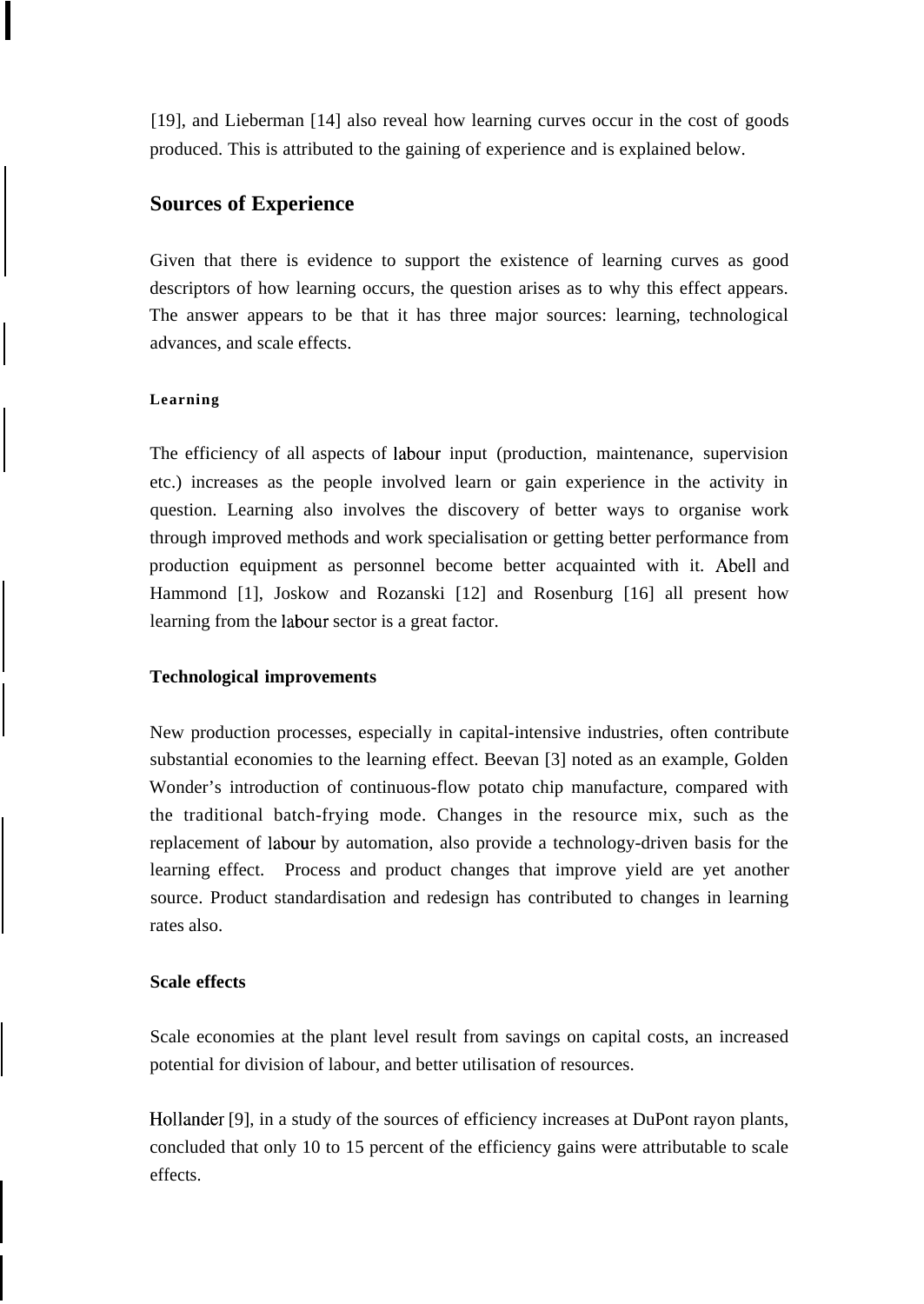# **Forgetting**

Just as learning increases with experience, forgetting appears to increase as a function of a break from task performance.

Steedman [18] suggested that the residual memory of the participants after a break, is a function of the length of the break and performance time immediately before the break took place. Carlson and Rowe [4] developed a learning-forgetting-learning model in which forgetting is modelled by a curve similar to the learning curve. According to their model, forgetting is a function of the break length and the performance time prior to the break. Their forgetting curve is also assumed to be of an exponential form. Sule [20] proposed a similar approach, assuming that the same learning curve may be used to model both learning and forgetting. However Bailey [2] articulates that a measure of the forgetting rate is uncorrelated to that of the learning rate. He challenges that forgetting is a "retrogression" along the original learning curve. Globerson and Levin [7] present a conceptual model hypothesising that the forgetting process is a function of several factors, including turnover, communication and documentation. Unlike learning models that are based on real data collected in industry, all relevant forgetting models are based either on conceptual theory or experimental data. This is because it is difficult to monitor and anal yse the impact of interruptions.

The issue of forgetting has attracted the attention of psychologists for sometime. Researchers in the area of memory decay for example Hulse et al., [10] Starbuck [17], differentiated between short-term and long-term memory decay. Short-term memory has a limited capacity. If the information stored is not retrieved within 30 seconds or so, it will be totally forgotten. Studies concerning forgetting and short-term memory involved experiments in which subjects were asked to memorise a list of nonsense syllables and to repeat them after a specified time intervals of no more than a few moments.

Long-term memory research is more applicable to forgetting in an organisational environment. Experiments in this area involve repetitions of a memorised list of words after a pre-specified break length, typically up to few days. Klatzky [13] reports the results of such a study showing that memory decay is a power function of the break length. For example, subjects forget 55 percent of the words within a sixhour break time and 80 percent within 72 hours. While such break lengths between consecutive sessions may be relevant to organisational environments, the nature of the task is not.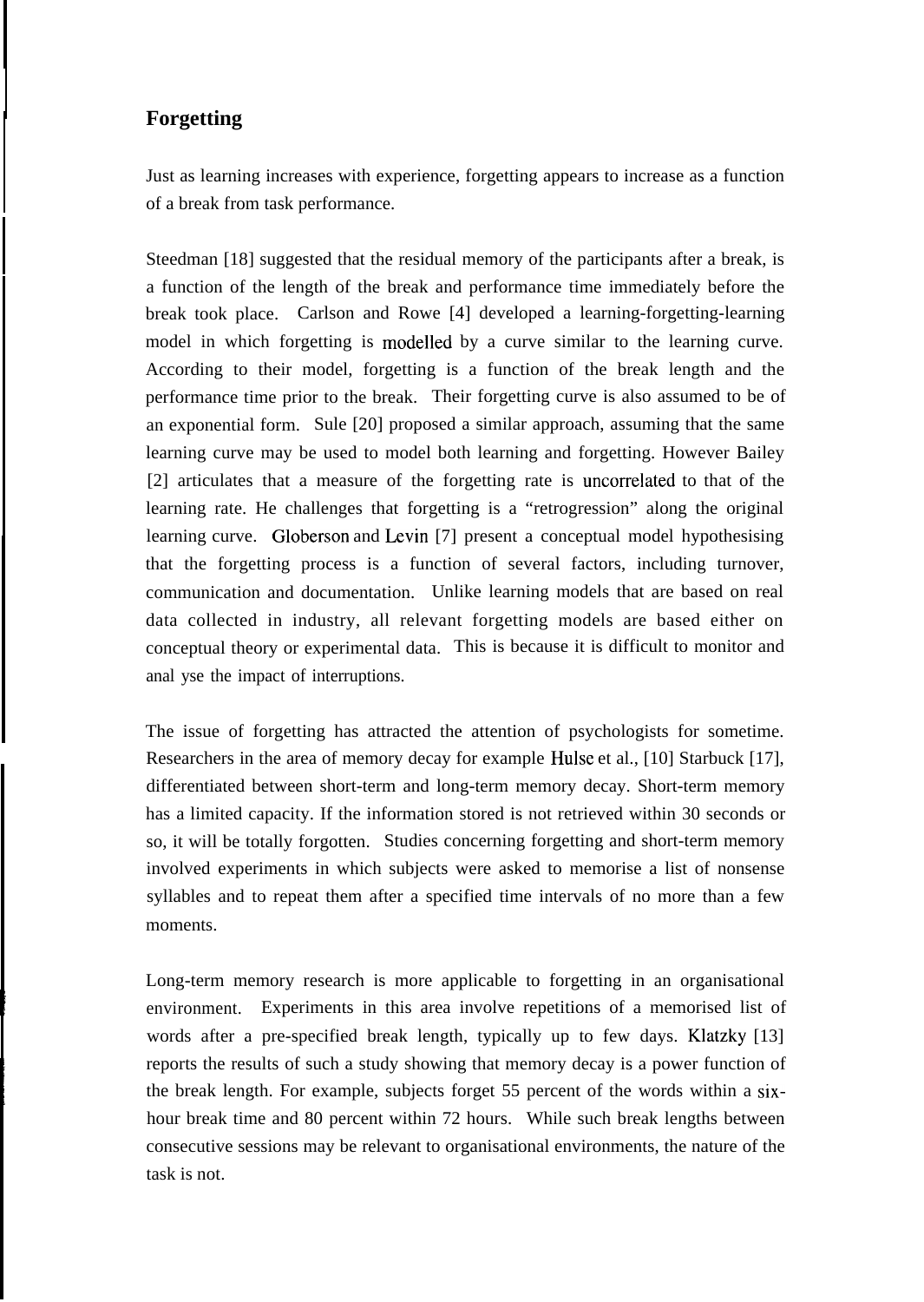Although the results of the psychological studies are not relevant to most practical situations, the research methodology associated with these types of controlled experiments are advantageous for model development. Taking this approach, an experiment was designed to satisfy the following objectives.

- 1) Compare learning curves between the production line assembly and the single person assembly initially,
- 2) Evaluate the impact of forgetting on the length of break by using measures taken from Globberson and Levin [7].
- 3) To develop a lost time equation to be used in one of the measures

The following section describes the experiment. It is followed by an analysis and a discussion of the results.

# **Methodology**

The process concerned was the putting together a number of circulars (otherwise known as junk mail) and packaging them into one parcel. Each time the experiment took place there were 10 circulars to package together. The time taken to process 50 packages was used as a repetition. Four subjects involved in the assembly line were between 10 and 14 years old.

In the forgetting experiment the time breaks between repetitions were 2,4, and 8 days. Single person assembly was used, as this would be easier to control.

# **Results and Analysis**

The analysis is divided into two major parts. The first deals with the assembly line learning process versus the single person process. The second part analyses how forgetting is a function of break length. The power model described by equation (1) was used as the basic learning model. Its validation was checked against the chart that can be seen in Figure 1.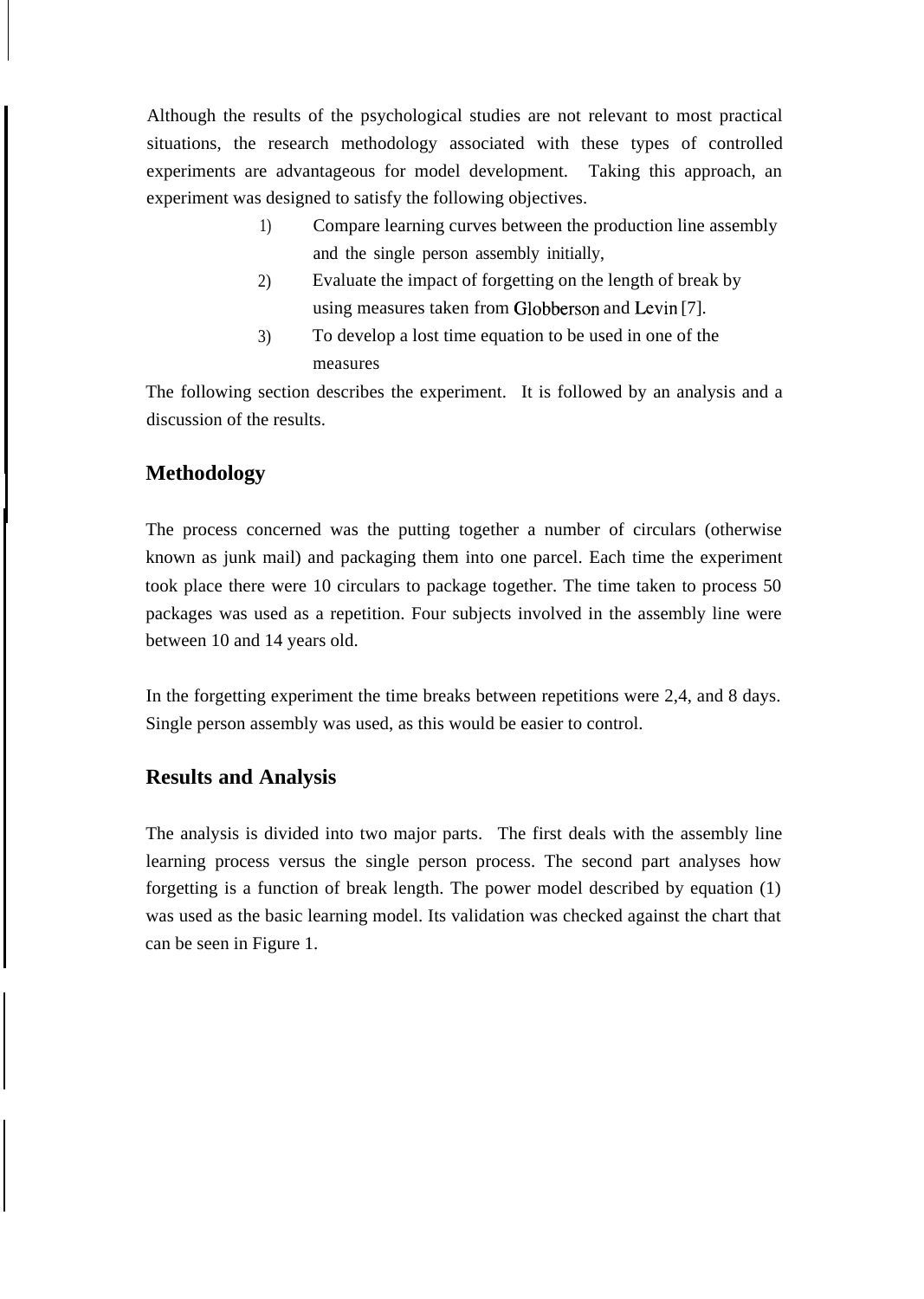

Figure 1. Learning Curves for Production Line and Single Person Assembly

The power model gives the two respective learning rates;

Single Person  $= 94\%$ ,

Assembly Line= 96%

These numbers were rounded to the nearest percentage. The percentage figures show that the single person assembly learns a little faster than the respective assembly line process. This would be expected as the single person has a larger ability to learn new techniques and change his or her process design. In this experiment the production line was in cramped conditions and therefore the ability to learn as a group was lowered, because not much experimentation occurred.

What must be noted, though, is that there seems to be a cyclic trend. This can be explained by the fact that the participants easily get bored. A quick encouragement seemed to get the participants motivated again. Looking at Figure 1 it can be seen that the power model closely relates to the actual data. This signifies that the power model is correct and can be used for the main part of the experiment. To try to forecast the time it will take to do the task after a break period of D.

The impact of forgetting may be evaluated on two levels: the initial level and the cumulative one. Evaluating forgetting on the initial level is an estimate of performance decline immediately after the break, while the cumulative level deals with a performance decline in a batch production environment.

The initial level may be measured by the ratio;

$$
FI = \frac{B - Ab^m}{Ab^m} \tag{2}
$$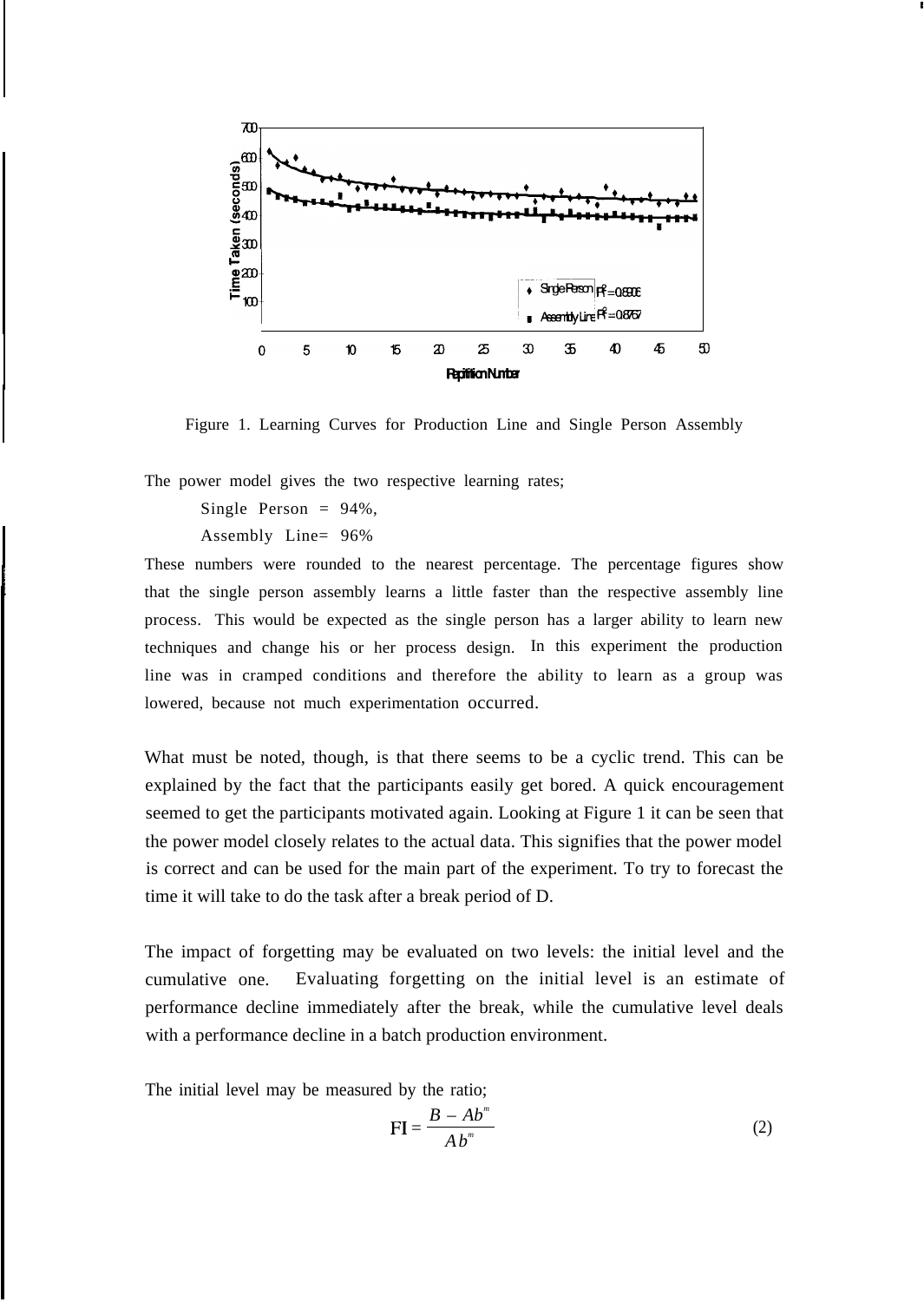where:

| A | $=$ $-$           | The initial time taken for the predecessor period,  |
|---|-------------------|-----------------------------------------------------|
| B | $\equiv$ $\equiv$ | The initial time taken after the break              |
| h | $=$ $-$           | The upper boundary limit for the predecessor period |

FI is defined as the proportion of additional time required to complete the first repetition after the break, as compared to the time that would have been taken without the break. The initial forgetting was found to be function of the break length as is shown in Figure 2.



Figure 2. Initial Forgetting as a Function of Break Length

This shows that after eight days there is still a significant potential for forgetting. Recovery from forgetting is also important. The slower it is to recover, the more important it is to reduce the break length. Therefore, it is not sufficient just to identify the forgetting intensity; one should also relate to the cumulative time lost due to the break. This can be calculated by the following equation:

The time lost = 
$$
\sum_{i=1}^{n} Ax_i^{m} (a - b) + Bx_i^{n} (b - a)
$$
 (3)

Where  $a =$  The lower boundary limit, for the second process  $m = \log p / \log 2$  for the initial learning curve,  $n = \log p/ \log 2$  for the learning curve after the break, **Pi <sup>=</sup>**The learning percentage for the respective curve.

This equation is determined by the following;

The total time lost is the area between the new learning curve and the path that the original learning curve would have taken. This can be shown diagrammatically by the following graph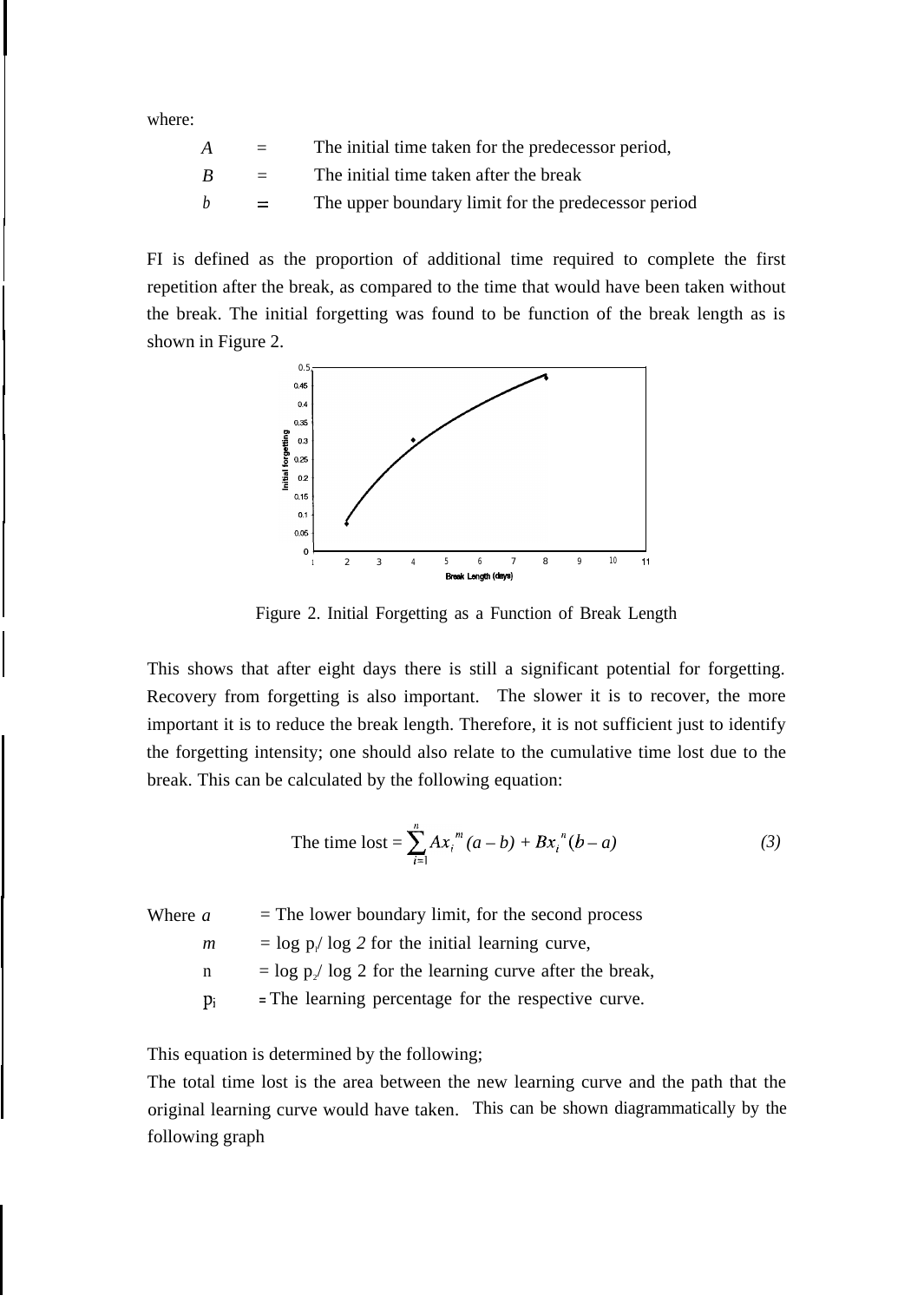

Figure 3: Hypothetical graph showing the shaded area equal to the time lost due to forgetting.

The shaded area in the graph can be calculated by the following integral.

Shaded area = 
$$
\int_{a}^{b} g(x)dx - \int_{c}^{d} f(x)dx
$$
 (4)

where  $f(x) =$  the original power model,

 $g(x)$  = the power model after the break.

 $d =$  the upper boundary limit of  $g(x)$ 

c = the lower boundary limit of  $g(x)$ 

What must be noted here, is that it is assumed that the original power model if there were no break, would continue along its initial learning curve. Also the boundary condition values for the respective graphs are different. What must be considered now is the transformation of  $g(x)$  to reference it with  $f(x)$ . This is shown to be what we shall term as the transformation factor of  $-a+1$ . So therefore d is equivalent to b-a+ 1, and  $c = 1$  since it is the first repetition of  $g(x)$ .

Time Lost = 
$$
\int_{1}^{b-a+1} Bx^{n} - \int_{a}^{b} Ax^{m}
$$
 (5)

Integrating the preceding equation we get can get the relative time lost for each respective repetition unit

Time Lost for repetition 
$$
i = Ax_i^m(a-b) + Bx_i^n(b b-a)
$$
 (6)

Time lost can be used in another parameter. This parameter is defined by Globberson and Levin as follows;

$$
FP = \frac{Time \text{ Lost}}{Time \text{ of the last repetition in the first set}}
$$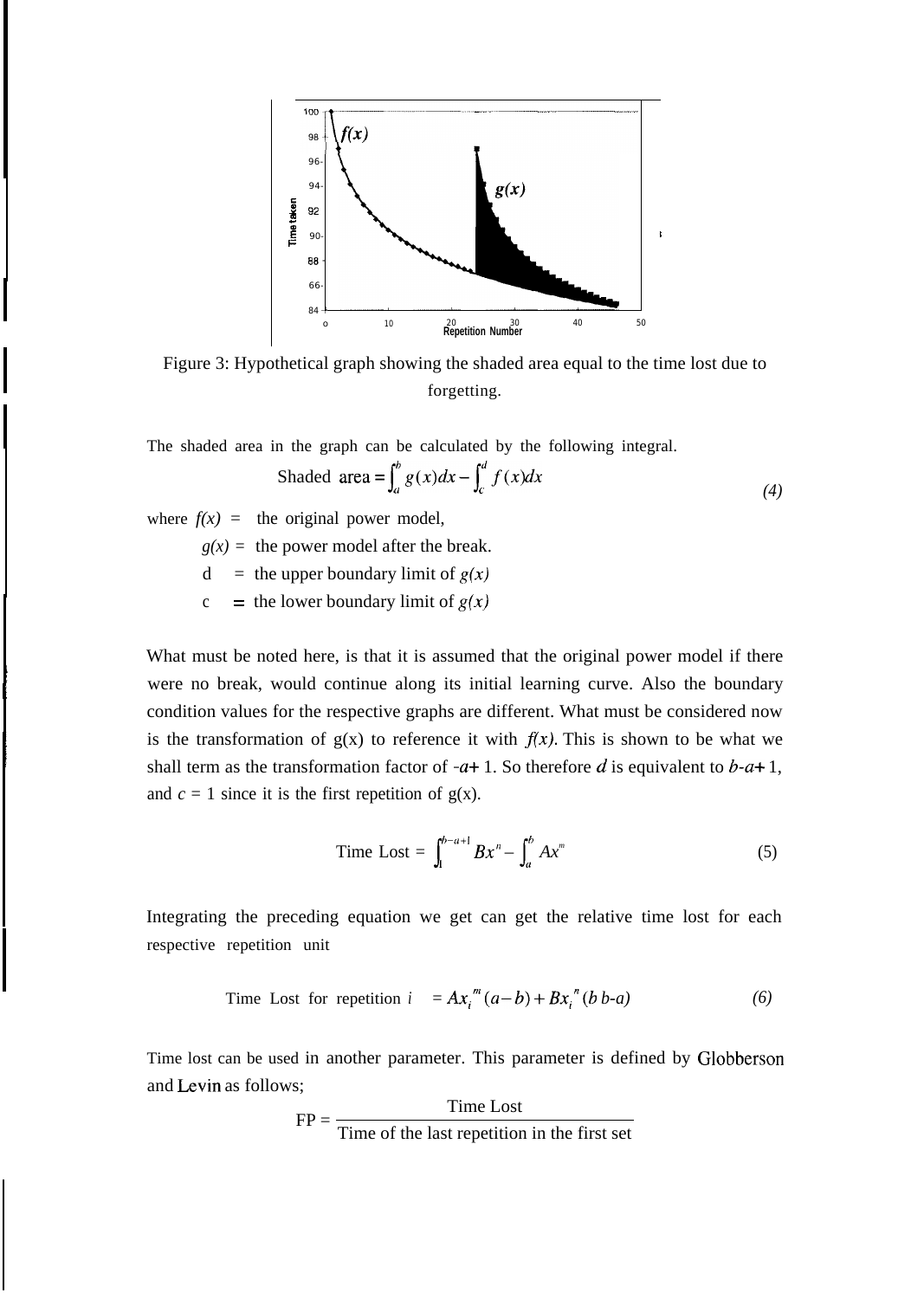FP is the forgetting parameter. This parameter denotes the time lost expressed by equivalent number of times of the last repetition performed. Since expressing the time lost by using the forgetting parameter is a relative rather than absolute measure, it may be used for evaluation purposes. The relationship between FP and the break length is shown below.

**I**



Figure 4: Forgetting Parameter measured against Break length

—,

The nature of the relationship demonstrates the decreasing impact of the break length on the forgetting parameter. So the majority of the forgetting that occurs is performed after a short break length. What the consequence of this is, that for all processes to avoid delays then it is vital to avoid all unnecessary breaks.

## **Conclusion**

This report has sought to compare production line and single person learning. Based on experimental, evidence the learning ability of an individual appears greater than of a production line but slower. Although this is the case, the production line assembly is more efficient in processing the circulars. Both learning curves fitted a power model.

Secondly, we asserted the impact of the break length on forgetting. The same power model was found to be the best one to depict the forgetting phenomenon. A time lost equation was also produced and used to produce another parameter, the forgetting parameter. This is a relative measure and shows that the greatest amount of forgetting occurs only after a short break, which confirms the study done by Globberson and Levin.

Further studies could be undertaken on the forgetting phenomenon, as this experiment only contains a small amount of data. Studies should concentrate on longer break periods as well as tasks of a different nature to find out whether forgetting is task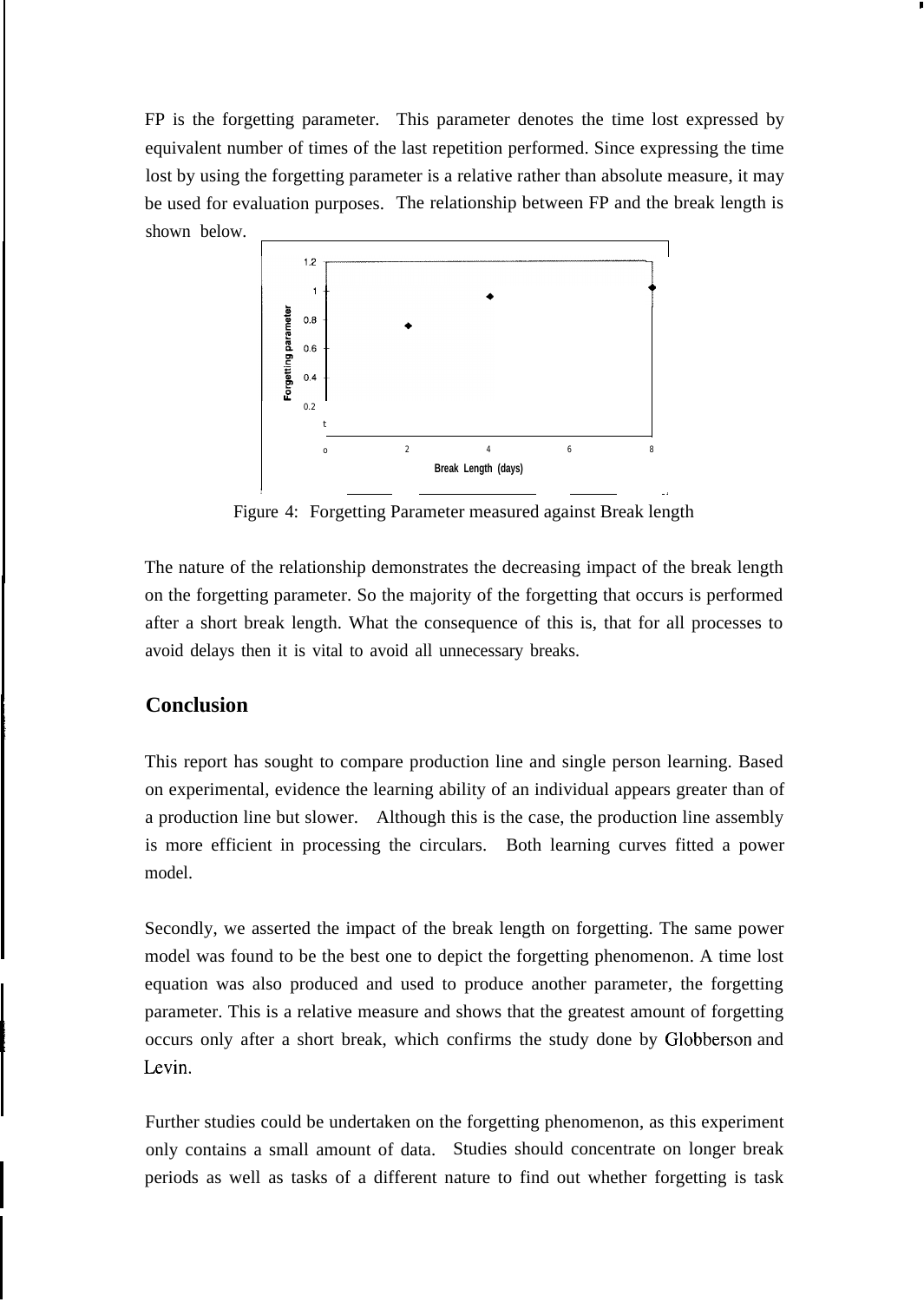dependent. Further studies undertaken (Hurley 1996), postulate that the model used in this paper is irrelevant to normal day practice. Subsequent investigation may wish to use more relevant models for their research.

## **Acknowledgements**

I would like to thank the participants Michael, Brian and Steven Rutgers and Daniel Wood. Also I would like to thank Dr. John Buchanan of the Department of Management Systems at the University of Waikato.

### **References**

[1] D.F. Abell and J. S. Hammond, *Strategic Market Planning: Problems and Analytical Approaches,* Englewood Cliffs, N.J. : Prentice-Hall.

[2] C. Bailey, *Forgetting and the Learning Curve,* Management Science, 35 (3) (1989) p. 340--352.

[3] A. Beevan, *The U.K. Potato Crisp Industry, 1960-1972: A study of New Entry Competition,* Journal of Industrial Economics,22(1974),p.281 --297.

[4] J. G. Carlson and A. J. Rowe, How *Much Does Forgetting Cost,* Industrial Engineering, 8 (9)(1976), p. 40--47.

[5] A. R. Fusfeld, *The Technological Progress Function,* Technology Review, February (1973), p. 29--38.

[6] A. Garg and P. Miliman, *The Aircraft Progress Curve - Modified for Design Changes,* Journal of Industrial Engineering, 12(1)(1961), p. 23--28.

[7] S. Globerson and N. Levin, *Incorporating Forgetting into Learning Curves,* International Journal of Operations and Production Management, 7 (4) (1987), p. 80--94.

[8] W. B. Hirschmann, *Profit from the Learning Curve,* Harvard Business Review, 42 Jan. -Feb. (1964).

[9] S. Hollander, *The Sources of Increased Efficiency: A study of DuPont Rayon Manufacturing Plants, (1965),* Cambridge, MA: MIT Press.

[10] S. H. Hulse, J. Deese, and H. Egeth, The Psychology of Learning, (1982) McGraw-Hill, 5th edition.

[11 ] W. J. Hurley, *When are we going to change the learning curve lecture?,* Computers & Operations Research, 23 (5) (1996), p. 509--511.

[12] P. L. Joskow, and G.A. Rozanski, *The Effect of Learning by Doing on Nuclear Plant Operating Reliability,* Review of Economics and Statistics, 61 (May 1979), p. 161--168.